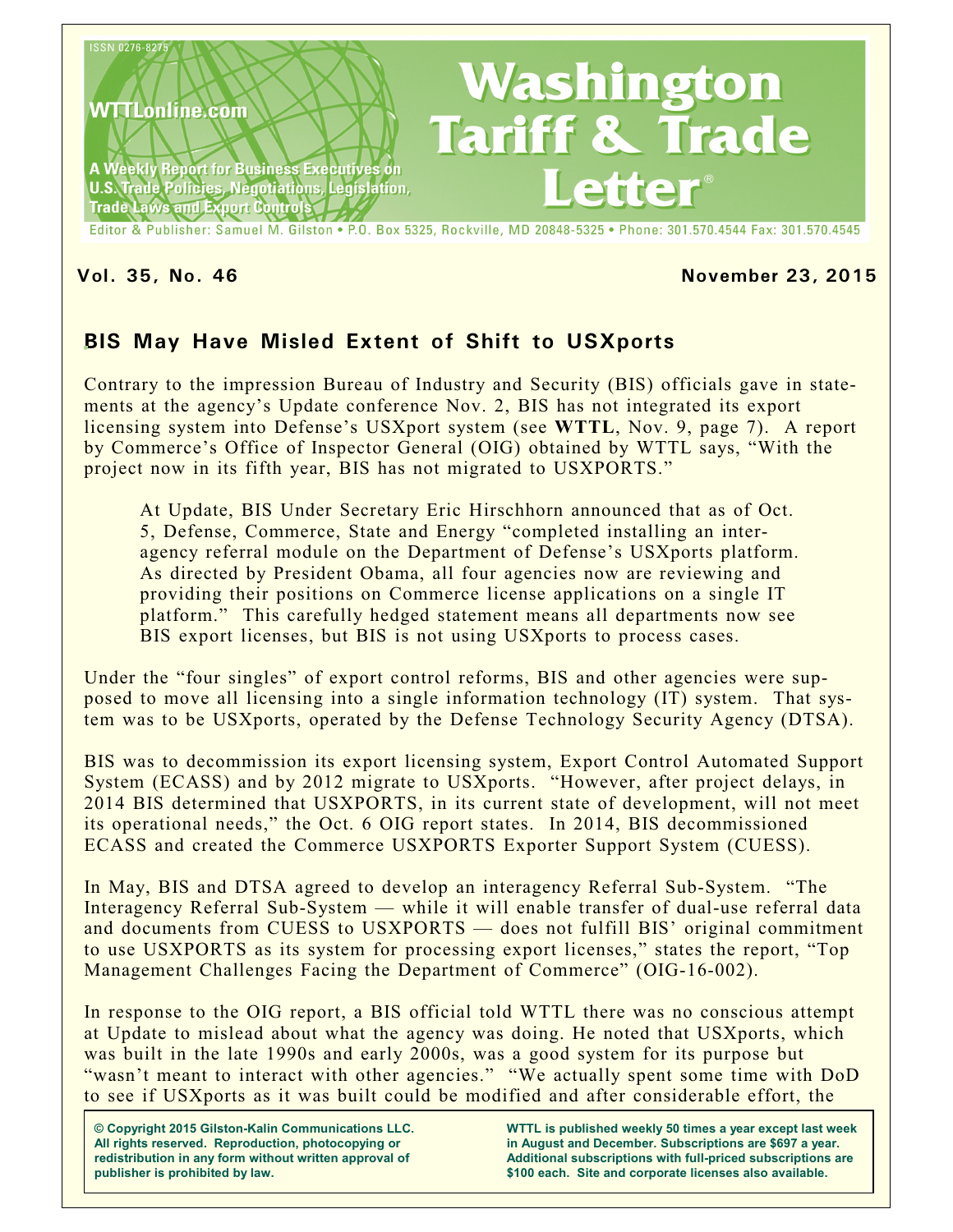answer was not without some major modernization work," he said. The goal of a single IT system as envisioned by the original export control reform plan remains far off. "We are not ready to go technically and turn off our computers at Commerce," the official said.

## **Attacks in Paris Add Complexity to Safe Harbor Talks**

The tragic killings in Paris Nov. 13 and the subsequent police actions the following days throughout Europe and in the suburbs of Paris Nov. 18 have added new complexity to U.S.-European Union (EU) talks on revising the 2000 Safe Harbor Framework. While EU officials continue to insist on strengthening the privacy protection provisions of the accord, they also recognize in the wake of the terror attacks that law enforcement agencies on both sides of the Atlantic need the ability to conduct surveillance of potential terror groups (see **WTTL**, Oct. 26, page 1).

European sources say Europe is divided over surveillance practices, with France, even before the attacks, more open to government's role in monitoring data and phone calls. On the other hand, countries like Germany, with East Germany's history under the Stasi, and other Eastern European members, with their experience during the communist era, are more sensitive about such surveillance.

In remarks in Washington Nov. 16, EU Justice Minister Vera Jourova stressed the need for strong privacy protections in a new Safe Harbor deal but also noted that the EU has been reconsidering its security agenda ever since the attacks in January on the Charlie Hebdo magazine and a kosher supermarket in Paris. "Last Friday's events sadly reminded us how relevant and urgent implementation of this security agenda is," she told a Brookings Institution program.

"This is a challenge for all of us," she said. Surveillance might not catch a lone fanatic, but in Paris "this was organized. There was communication between the groups," she said. "Hence, coming back to our topic of transatlantic data flows, allow me to first and underline that this is of the utmost importance both for effective law enforcement and our strong commercial relationship. In fact, I see this field as a triangle between the fundamental right to privacy and protection of personal data, our citizens' need for security and, third, our economic opportunities and business growth. All these need to go hand in hand. We cannot have a tradeoff between one and the other," Jourova said.

While in Washington, Jourova had meetings with Justice and Homeland Security officials Nov. 13 and with Commerce Secretary Penny Pritzker Nov. 16. At the same time, stafflevel talks continued on updating the Safe Harbor agreement, with the goal of completing negotiations by Jan. 31. In addition to the talks, the EU released promised guidance Nov. 6 on what companies can do to continue transferring data from the EU to the U.S. following the European Court of Justice ruling in the *Schrems* case that declared the Safe Harbor accord invalid (see related story below).

Bilateral talks so far "have already yielded results," Jourova said. "The U.S. has already committed to stronger oversight by the Department of Commerce, stronger cooperation between European data protection authorities and the Federal Trade Commission. This will transform the system from a purely self-regulating one to an oversight system that is more responsive as well as proactive," she reported. "We are also working with the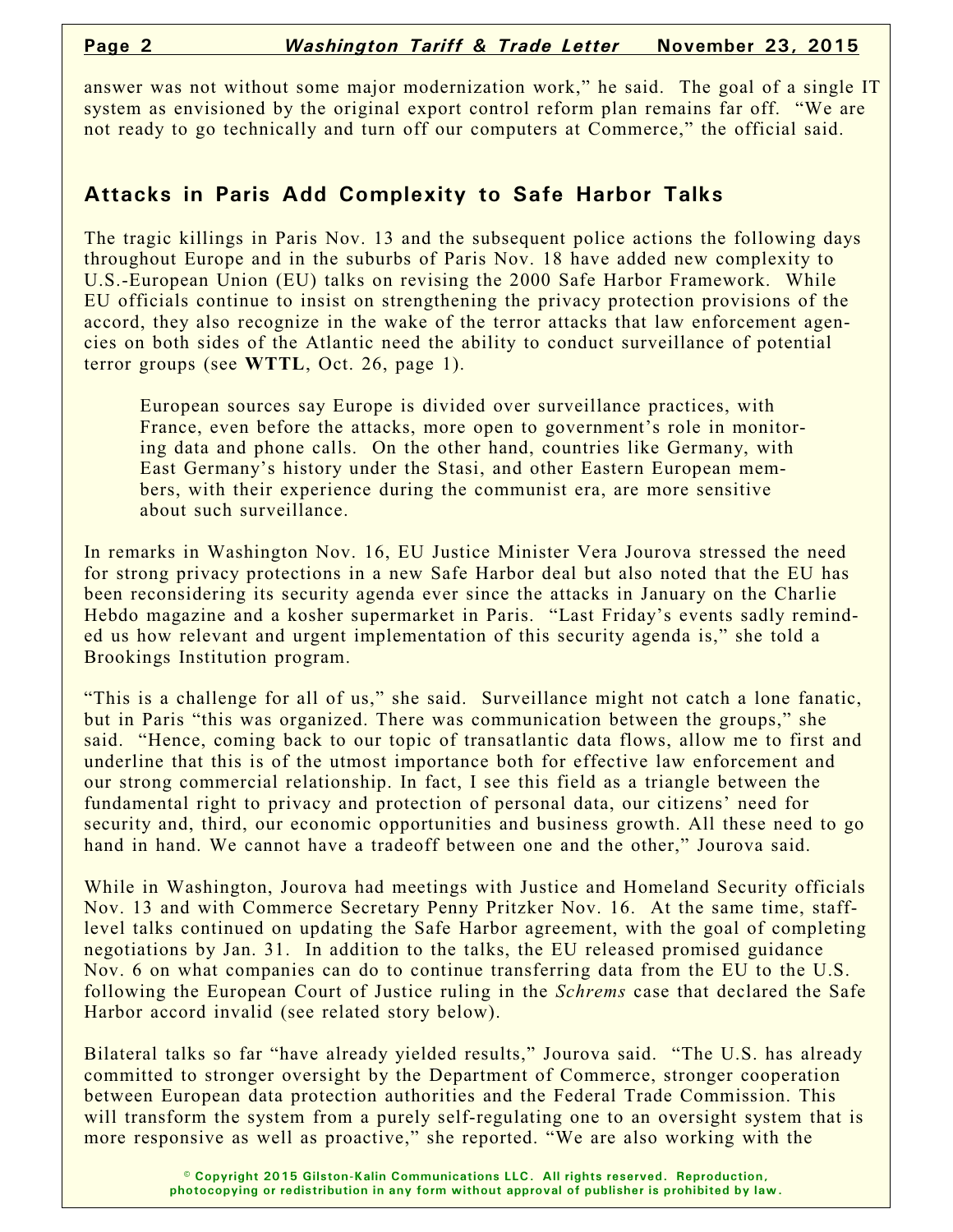U.S. to put into place an annual joint review mechanism that will cover all aspects of the functioning of the new framework, including the use of exceptions for law enforcement and national security grounds, and that will include the relevant authorities from both sides," she added. Later, speaking to reporters, Jourova said one of the last issues being negotiated for a new Safe Harbor deal involved the EU demands for more transparency on access to personal data.

It wants American partners to give DPAs and the public information about the "number of accesses to data and about the results of continuous monitoring from the sites of American bodies," she said. "This has already been sort of agreed but we want to double check on the sites of the companies to such reviews as well so we can compare the information," she said.

A second bigger remaining issue is the need to finalize the jurisdiction of EU data protection authorities (DPAs) to strengthen "the redress of individual EU citizens" who complain about data breaches. The DPAs already have that authority over human resource data. "We are now checking the possibility of what could be the way to strengthen the powers of DPAs for the rest of the data," she said. This would include "a bridge" between the DPAs and the Federal Trade Commission, Jourova said.

## **EU Provides Guidance for Interim Safe Harbor Transfers**

There are still many ways U.S. companies can transfer personal data from the EU to the U.S. despite a European court ruling that invalidated the U.S.-EU Safe Harbor agreement on data transfer, new guidance from the EU Commission indicates. The 16-page advice, which the EU promised to issue after the European Court of Justice invalidated the accord in the *Schrems* decision, provides detailed explanations of alternative means that can be used to move data, including through use of standard contractual clauses (SCC) and intra-group transfers, as well as derogations from data protection restrictions.

These alternatives will remain valid until the U.S. and EU are able to negotiate revisions to the Safe Harbor Framework by the end of January 2016. The guidance also makes clear that the data protection authorities (DPAs) of EU member states will be responsible for interpreting and enforcing this advice. "The present Communication is without prejudice to the powers and duty of the DPAs to examine the lawfulness of such transfers in full independence," the guidance issued Nov. 6 states.

"It does not lay down any binding rules and fully respects the powers of national courts to interpret the applicable law and, where necessary, to make a reference to the Court of Justice for a preliminary ruling. Nor can this Communication form the basis for any individual or collective legal entitlement or claim," it adds.

The commission notes that four model SCCs that it described in Commission Decision 2002/16/EC of December 2001 and modified in Commission Decision 2010/87/EU of February 2010 fulfill the requirements of the EU privacy directive. These models identify obligations of data exporters and importers, including required security measures, what individuals must be told in case of transfer of sensitive data, notification to the data exporter of access requests by third countries' law enforcement authorities or of any accidental or unauthorized access, as well as the rights of data subjects to the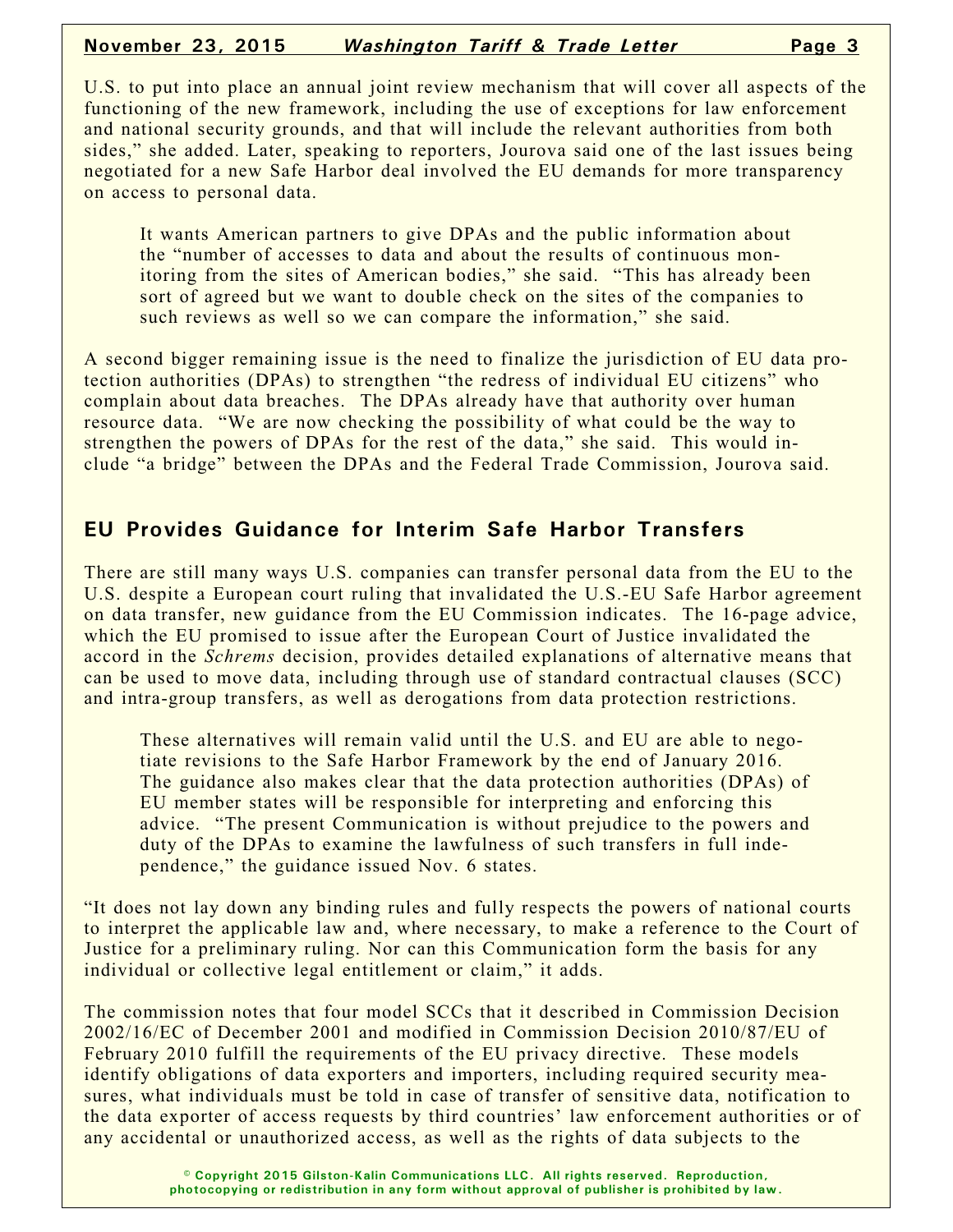access, rectification and erasure of their personal data, plus rules on compensation for the data subject in case of damage from a breach by either party to the SCCs.

"The model clauses also require EU data subjects to have the possibility to invoke before a DPA and/or a court of the Member State in which the data exporter is established the rights they derive from the contractual clauses as a third party beneficiary. These rights and obligations are necessary in conractual clauses because, in contrast to the situation where the Commission has made an adequacy finding, it cannot be presumed that the data importer in the third country is subject to an adequate system of oversight and enforcement of data protection rules," it continues.

One alternative allows data transfers from the EU to affiliates located outside the EU through the adoption of binding corporate rules (BCRs). "This type of code of practice provides a basis only for transfers made within the corporate group," the guidance notes.

The EU Article 29 Working Party, which is made up of representatives of member DPAs, also suggested ways that BCRs can identify their limitations, provide security, give information to data subjects, restrict onward transfers outside the group, offer individual rights of access, rectify problems, conduct audits, monitor compliance, handle complaints, cooperate with DPAs, address liability and deal with jurisdiction. "These rules are not only binding on the members of the corporate group but, similarly to the SCCs, they are also enforceable in the EU," the guidance advises.

In addition, there are certain derogations that will allow data transfers. These include transfers where the data subject has unambiguously given his/her consent to the proposed transfer; when necessary for the performance of a contract between the data subject and the controller or the implementation of pre-contractual measures taken in response to the data subject's request; when necessary for the conclusion or performance of a contract concluded in the interest of the data subject between the controller and a third party; when necessary or legally required on important public interest grounds such as in legal cases; when necessary to protect the vital interests of the data subject; and when intended to provide information to the public.

These derogations could apply to such transactions as hotel reservations and airline flight information made by an EU citizen, certain international bank transfers or information required in a court case. Under these exceptions, a data exporter "does not have to ensure that the data importer will provide adequate protection," the guidance states.

# **TPP Country Leaders Promote Deal But Admit Difficulties**

The leaders of the 12 countries that just concluded talks on a Trans-Pacific Partnership (TPP) are promoting their achievement, while acknowledging the fight some may have in convincing domestic critics to back the deal. On the sidelines of the Asia-Pacific Economic Cooperation (APEC) meeting in Manila Nov. 18, the leaders also welcomed potential future entries, including the host of the meeting, the Philippines.

"We are pleased that the negotiated text of the TPP agreement is now available in full for review and consideration before it is signed. We look forward following signature to the expeditious consideration and approval of the TPP, consistent with each of our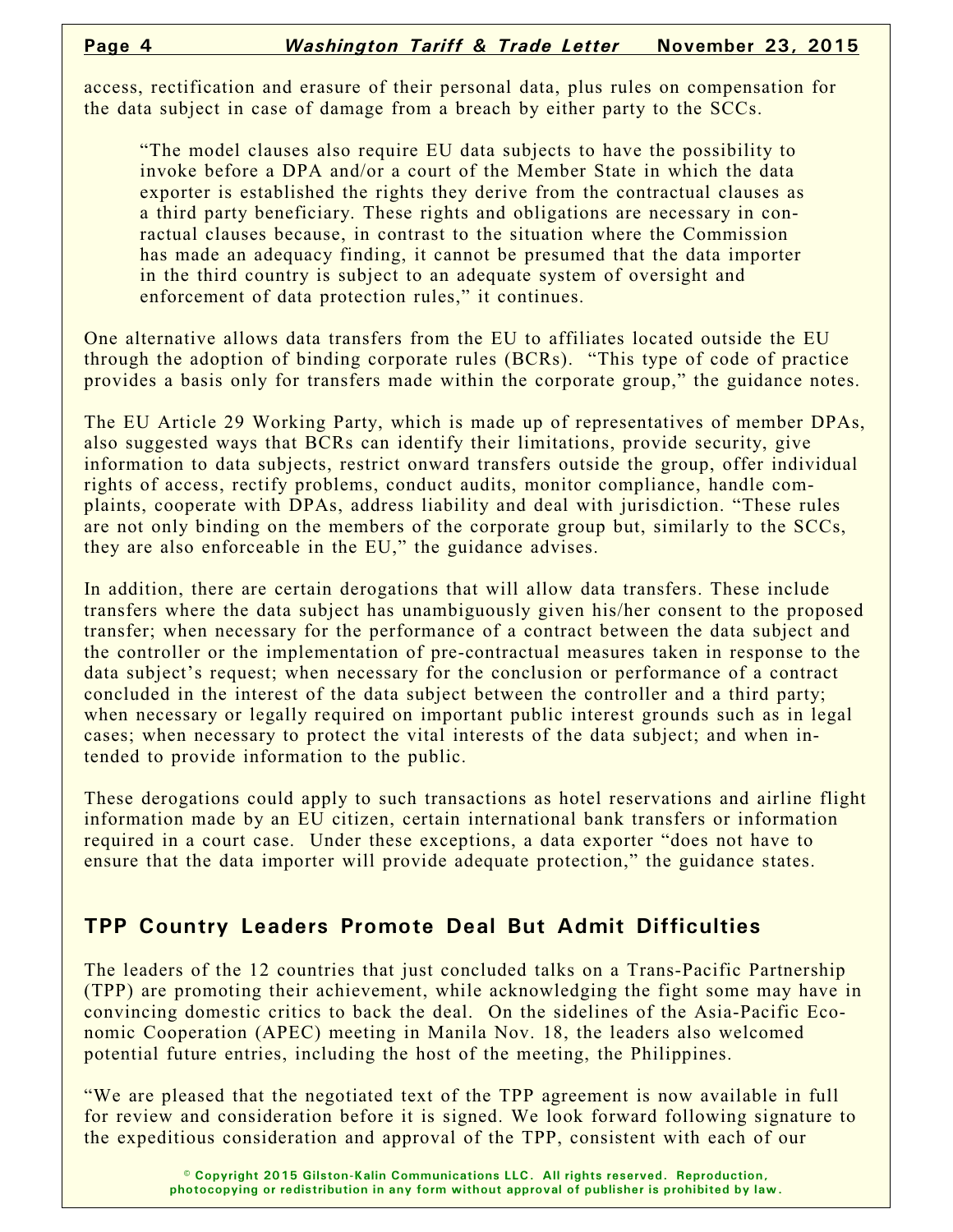domestic processes. We will then focus on fully implementing it," said a joint statement from 12 TPP leaders. The TPP leaders acknowledged the newcomer status of Canadian Prime Minister Justin Trudeau, who took office just two weeks prior to the meeting, and the fact that he hasn't taken a stand yet on the pact. They said they "welcome his commitment to have his new government review the agreement and engage in a consultation process," the joint statement noted.

Trudeau and President Obama also discussed the accord in a bilateral meeting. "I know Justin has to review what's happened, but we think that after that process has taken place that Canada and the United States and the other countries that are here can establish the kind of high-standards agreement that protects labor, protects the environment, protects the kind of highvalue-added goods and services that we both excel at," Obama said later.

The leaders also repeated their desire eventually to welcome new members. "While our focus is on approval and implementation of the results of negotiations with our current partners, we have also seen interest from a number of economies throughout the region. This interest affirms that through TPP we are creating a new and compelling model for trade in one of the world's fastest growing and most dynamic regions," they said.

One of those potential entrants is the Philippines, where an election will be held in 2016. "We are both facing elections come next year. We recognize the pressure to make populous statements at this point in time," Philippine President Aquino said after his own bilateral meeting with Obama. "At the end of the election period, there will be sobriety, and the argument that not opening ourselves up to a bigger market and freer access to that bigger market cannot be made. Therefore, we think that once elections are over, that current voice will die down and there will be new champions of increased free trade amongst all countries," Aquino added.

Obama conceded that U.S. elections in 2016 also add complexity to the deal's future. "There is not a trade deal that has been done in modern American politics that's not occasionally challenging, but we get it done. And I'm confident we're going to be able to get it done," he said.

## **GOP Concerns About TPP Add to Pact's Hurdles**

While President Obama was promoting the TPP at APEC, the deal may face bleeding if not death from a thousand cuts at home from lawmakers who are complaining about its specific provisions. Even Republicans, who have been relied upon in the past to support trade deals, are raising objections to portions of the 6,351 pages of text, tariff schedules and side deals. These objections, along with those of Democrats, including presidential candidates Hillary Clinton and Bernie Sanders, could delay a congressional vote on approving the accord late into 2016 and some say beyond that.

Although Treasury's currency manipulation side deal with other TPP countries won the endorsement of currency critic Fred Bergsten, director emeritus of the Peterson Institute for International Economics, his views haven't satisfied many lawmakers who consider the declaration inadequate (see **WTTL**, Nov. 16, page 5). "I respect Fred. He's smart but there are no teeth" in the side agreement, Sen. Rob Portman (R-Ohio) told WTTL. "I was very hopeful that there would be more on currency manipulation," he said. "We're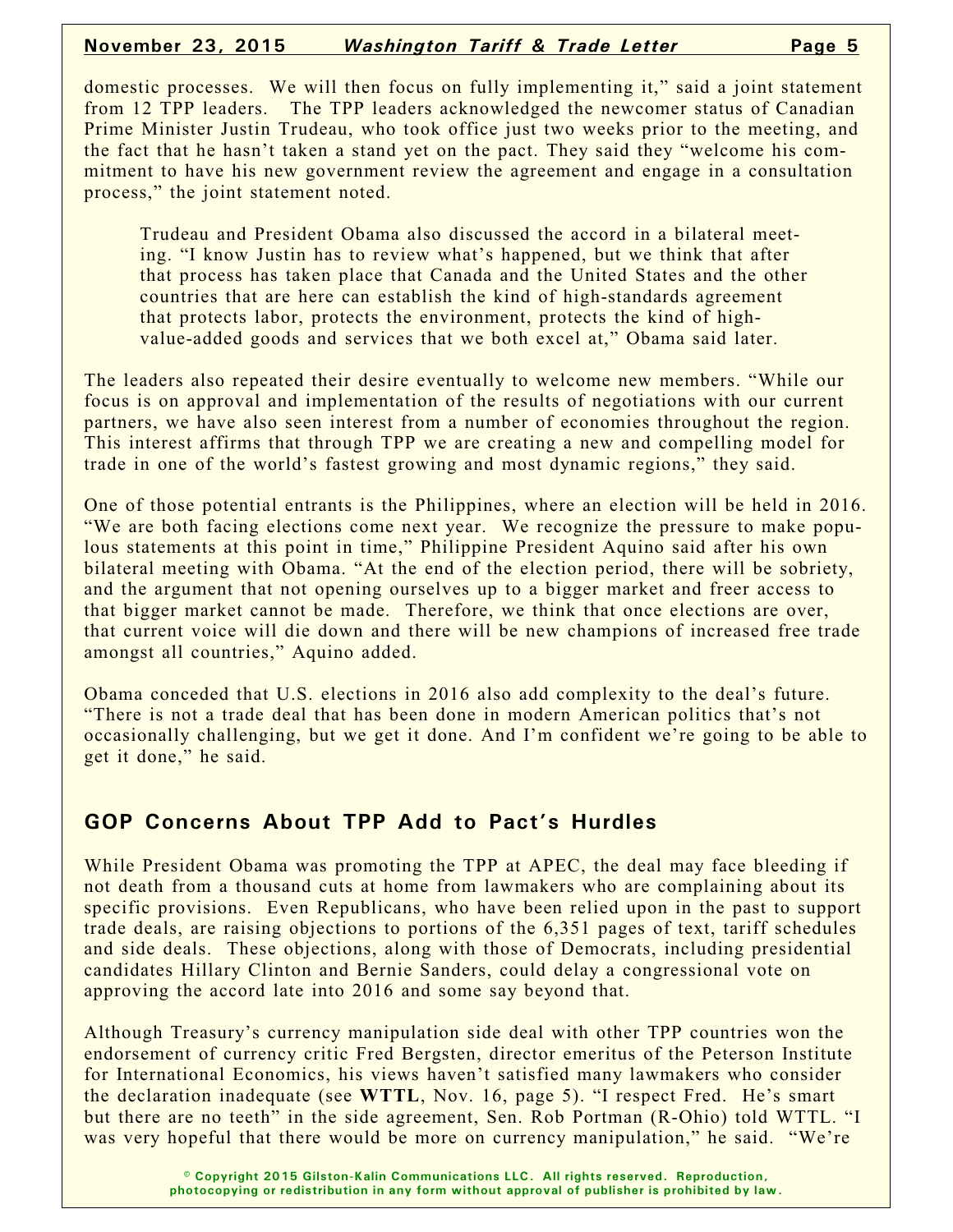not happy with the side agreement on currency," he added. "It does have reporting requirements but it doesn't have any teeth. So a country can continue to violate the provisions that are now agreed to internationally under the IMF [International Monetary Fund] and yet not under trade rules," said Portman, who served as U.S. Trade Representative under President George W. Bush. He tried but failed to get a dispute-settlement provision on currency added to the fast-track trade promotion authority (TPA) bill.

Portman said he was uncertain about how Congress would vote on TPP. "Hillary Clinton coming out against it probably creates some interesting challenges for some of my colleagues on the Democratic side," he said. As far as Republicans are concerned, "a lot of us have concerns," he added. "I have concerns also about the way the rules of origin work. The auto companies in Ohio have deep concerns about the percentage that can be foreign. The percentage that can be from outside TPP countries is higher than the percentage in NAFTA," he explained.

"What we don't want to do is create an opportunity to have cars coming in from other countries through their parts, taking advantage of TPP without the reciprocal advantage that we get," he said. This particularly applies to China but others as well, he added.

On the House side, Rep. Tom Reed (R-N.Y.), a member of the Ways and Means Committee who voted for TPA, came out against the pact Nov. 16. "This agreement leaves too many questions about the way forward and has been rushed in order to advance President Obama's legacy, rather than being thoroughly hashed out to ensure America has a fair trade platform upon which to make it here to sell it there. Creating such a far reaching trade agreement without properly addressing all the details just isn't right," Reed said in a statement.

## **House Democrats Start Delving into TPP Issues**

Now that the final TPP text has been released, Democrats on the House Ways and Means committee aren't waiting for the full committee debate on the merits of the deal. While Ways and Means Democrats traditionally have voted against free trade agreements, they claimed at their own Nov. 17 hearing to be reserving judgment on the accord.

Without waiting for the full committee to act, the Democrats' hearing focused on the TPP environment chapter. The hearing heard from four witnesses, who were either neutral or against the pact. Witnesses didn't buy the U.S. Trade Representative's (USTR) public relations campaign for the agreement in the days since it was concluded (see **WTTL**, Nov. 16, page 4).

The hearing will be the "first of what will be a series of forums, in an effort during this very critical 90-day period for us to really grab a hold of these issues to understand them, and then each member will decide for himself or herself," Ranking Member Sander Levin (D-Mich.) said at the session. Levin played coy on how he would vote on the deal. "At this point I'm very much leaning in favor of looking into the pros and cons of each of these provisions," he told reporters after the hearing.

Joshua Meltzer, senior fellow in global economy and development at the Brookings Institution, argued against the perfect being the enemy of the good. "The TPP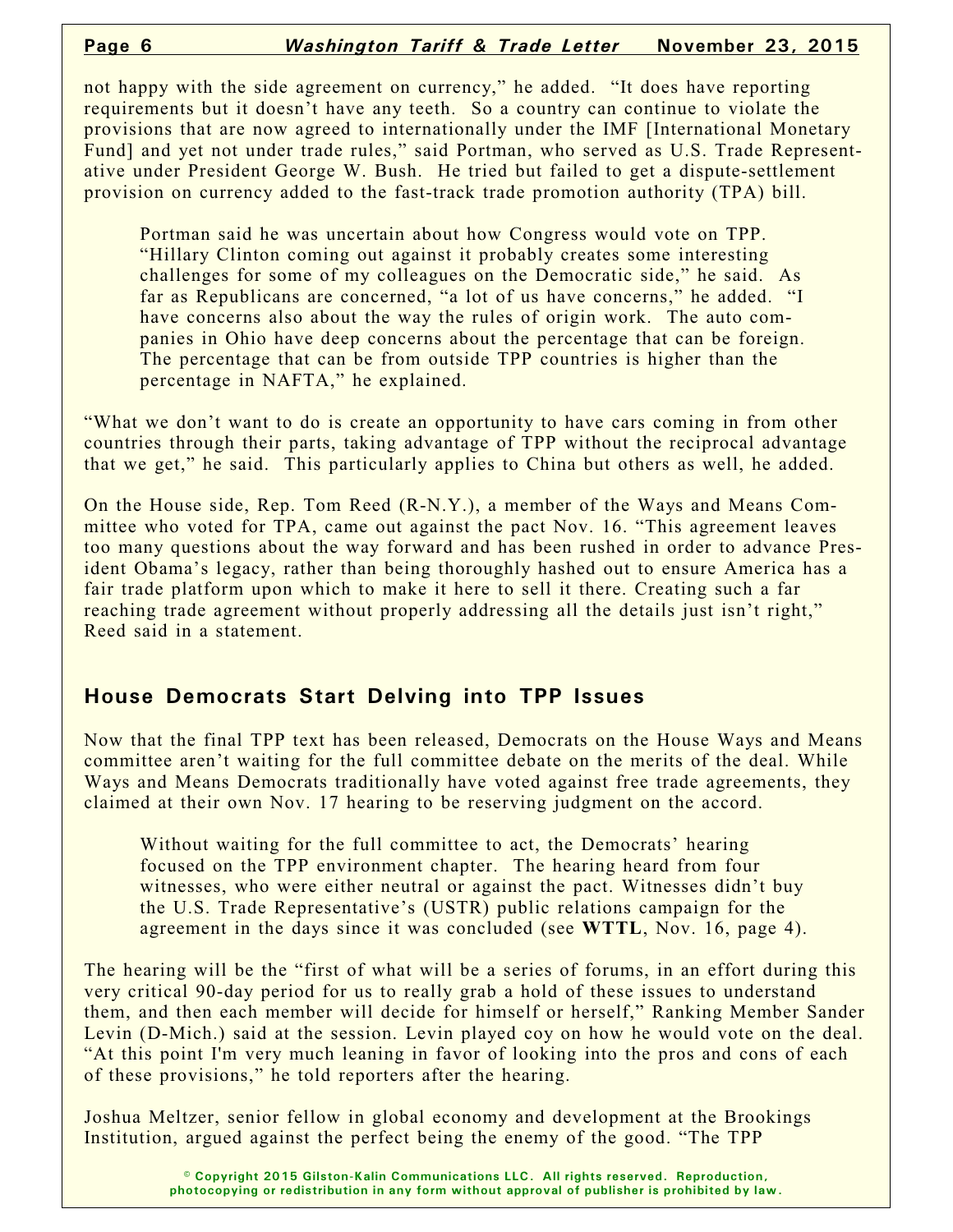environment chapter is a good chapter that warrants support. As with all parts of the TPP, consideration needs to be given to the merits of the chapter as well as towards the overall agreement," he added. "The U.S. is clearly better off with the TPP environment than without it," he said. "It is also the case when assessing the TPP environment chapter to keep in mind the living nature of this agreement. This is not an empty platitude. The TPP includes a range of mechanisms such as mandated reviews, regular meetings of officials and commitments by each TPP government to transparency in their regulatory making process," Meltzer said.

Environmental groups have long argued that the deal may address environmental issues, but its enforcement mechanisms are weak. In response, several committee members questioned whether lack of enforcement was an argument for not having the agreement in the first place. "There's not necessarily a perfect correlation between the strength of the agreement and the strength of enforcement," Rep. David Price (D-N.C.) said, citing labor cases against Guatemala under CAFTA, which is seen as a weak agreement.

Ilana Solomon, responsible trade program director at the Sierra Club, argued that trade agreements themselves set up a flawed model of enforcement. "It might seem that these are separate questions of 'is the language in the pact the right language,' and then whether it will be enforced," she said. "One of the key problems is that it relies on the USTR to take enforcement action, and we've seen that the USTR has been unwilling to do that. In part, it might be because the USTR is quite often engaging in new trade agreements with other countries. So it's not in their interest of fulfilling their mission to be negotiating new agreements and bringing new cases," Solomon added.

## **ITC Hearing Reflects Old Divisions on Trade**

As the debate over the final TPP text heats up, a hearing at the International Trade Commission (ITC) Nov. 17 reflected the entrenched opposite sides of the trade debate. At the hearing on the economic impact of previous trade agreements implemented under trade promotion authority (TPA), the ITC heard from 15 witnesses, including Rep. Sander Levin (D-Mich.). The witnesses ranged from unions to manufacturers and from nonprofit organizations to agricultural industry representatives. The ITC will hold a hearing on TPP itself in January as required under TPA.

Levin noted that many argue that trade agreements lead to increased jobs, but the commission's report should "go farther than just analyzing whether U.S. GDP has risen – we need to understand how these agreements have affected wages in the United States, income inequality, and a number of other incredibly important issues." Later that day, Levin as ranking member of the House Ways and Means Committee convened a hearing of his own on the environmental chapter of the TPP (see related story, page 6).

Levin urged the ITC to look at the effect of the omission of enforceable provisions on labor and environment as well as currency manipulation. He also said the ITC should examine non-tariff measures. "What result do the intellectual property standards have on the U.S. economy? Does the extension of patent terms in foreign countries enhance U.S. competitiveness and, if so, who gets those benefits? And what result have the rules of origin in each of our trade agreements played regarding the economic impact of the

> **© Copyright 2015 Gilston-Kalin Communications LLC. All rights reserved. Reproduction, photocopying or redistribution in any form without approval of publisher is prohibited by law.**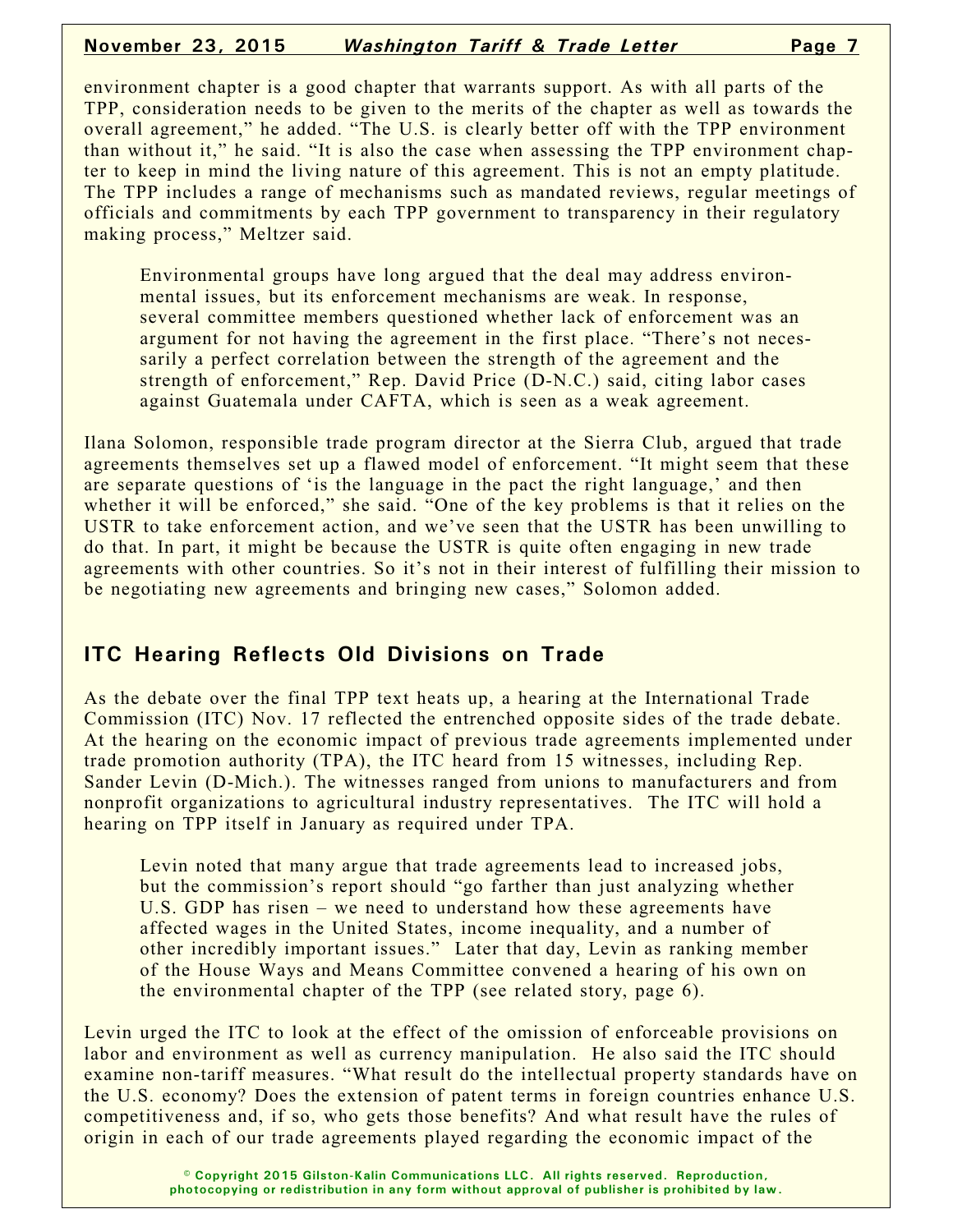agreement?" Levin asked. Linda Dempsey, on the other hand, from the National Association of Manufacturers, expressed support for all previous trade agreements and hoped TPP would bring more of the same success. "In sum, trade agreements negotiated pursuant to TPA, particularly those that comprehensively open markets and set in place high standards that are effectively enforced, have boosted manufacturing output and the competitiveness of manufacturing in the United States. To grow U.S. manufacturing, the U.S. should continue such trade negotiations with even stronger and more marketopening results," she said.

Thomas Earley of the Sweetener Users Association argued that trade agreements brought potential positive economic impacts but that U.S. sugar policy reduced those benefits. "The sugar industry has consistently urged the administration and U.S. trade negotiators to hold fast against any significant concessions on foreign access to the domestic sugar market," he testified.

"Unfortunately, once the United States tells other countries in trade negotiations that the sugar program is sacrosanct, those countries are then free to hold out against market access concessions on their own sensitive agricultural sectors," Earley added. "The failure of most recent FTAs to increase U.S. access to foreign sugar as consumption has risen has tended to worsen the supply situation for cane refiners," he said.

## **Some Democrats Join Call for Action on ITAR Gun Rules**

It isn't just Republicans who are calling on the Obama administration to complete export control reforms with the transfer of certain guns and ammunition from U.S. Munitions List (USML) categories I, II and III to the Commerce Control List (CCL). Six Democrats from rural states wrote to President Obama Nov. 17, applauding reform progress to date but urging the administration to "begin work immediately" to propose rules for those three categories.

The letter from Democratic Sens. Jon Tester (Mont.), Heidi Heitkamp (N.D.), Amy Klobuchar (Minn.), Martin Heinrich (N.M.), Joe Donnelly (Ind.) and Joe Manchin (W.Va.) noted that the reform effort has been going on since 2011 (although it really started in 2009.) "It is now time that your administration completes the job," they wrote.

The letter is the latest in a series of almost identical letters sent to Obama as well as to Commerce Secretary Penny Pritzker and Secretary of State John Kerry pressing for action on the three categories that cover firearms and shotguns, guns and armaments and ammunition. The letters appear to respond to a gun industry campaign to show the White House that there is political support for proposing transfers for these categories. Six GOPers previously sent similar letters (see **WTTL**, Oct. 12, page 1).

Proposals for the categories were drafted and ready for publication three years ago but have been on the shelf due to administration concerns that any changes to these rules would appear to run counter to its drive for gun control legislation. Administration officials have indicated that any changes or transfers to the CCL would probably be minor but would likely include the move of some rifles and shotguns that are used for hunting and sports activities, which is what the gun industry wants. Changes to the USML lists also would likely change import rules under U.S. Munitions Import List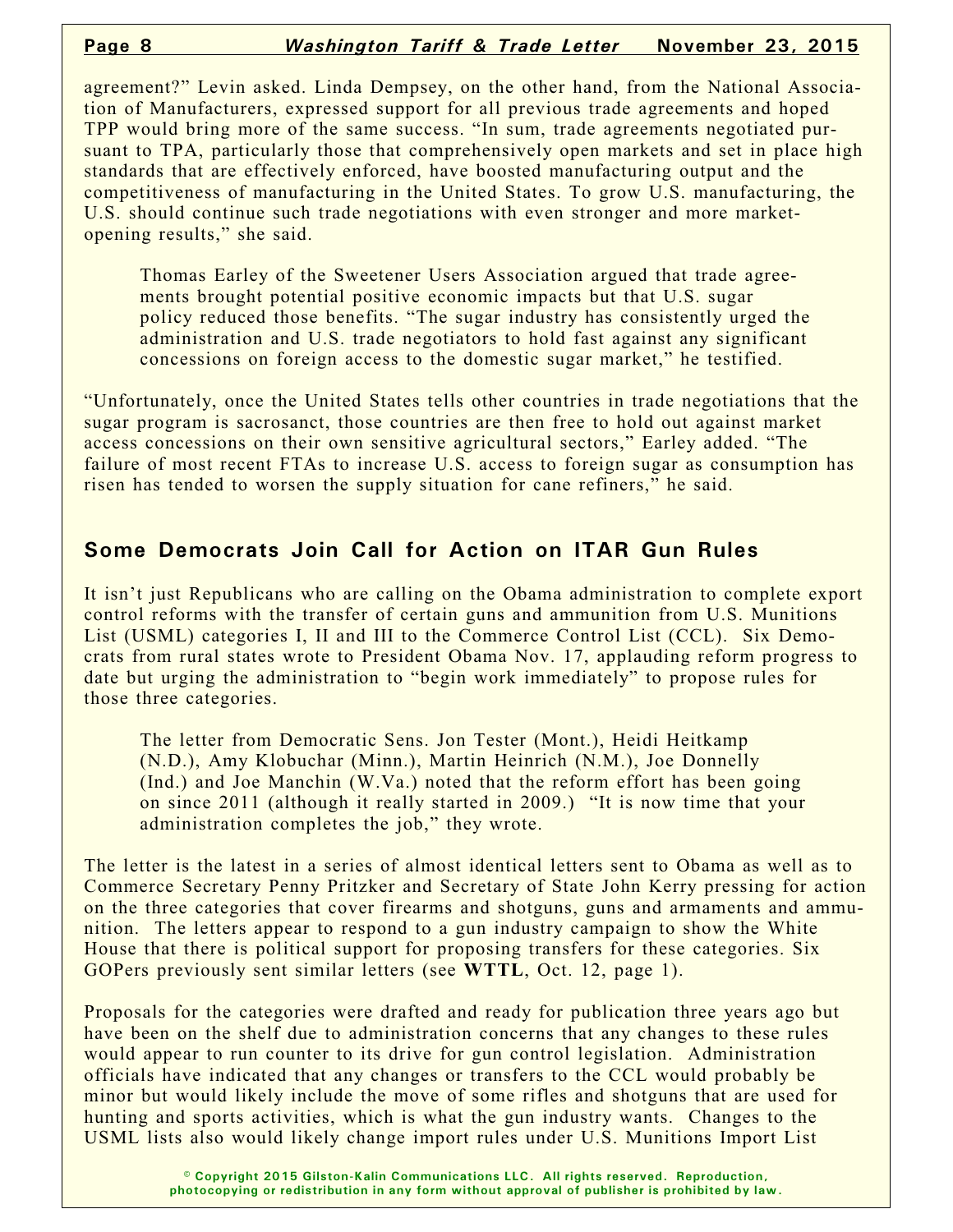administered by the Alcohol, Tobacco and Firearms Bureau. "We strongly encourage you to take up USML Categories I-III and review these lists for items that can be migrated to the Commerce Control List," the Democrats wrote. "This would allow exporters of items listed under Categories I-III to enjoy the same streamlined export licensing procedures enjoyed by exporters of items under the previously reviewed categories," they added.

### **New Justice Enforcement Rules Emphasize Voluntary Disclosures**

U.S. firms have an extra reason for making voluntary disclosures of trade law violations under changes Justice announced Nov. 16 to the United States Attorney's Manual (USAM), its staff guidance on all criminal and civil prosecutions. The changes implement new policy directions that Deputy Attorney General Sally Quillian Yates outlined in a memo in September.

Justice revised USAM provisions in the section called the "Principles of Federal Prosecution of Business Organizations," commonly known as "Filip factors." The revised factors "now emphasize the primacy in any corporate case of holding individual wrongdoers accountable and list a variety of steps that prosecutors are expected to take to maximize the opportunity to achieve that goal," Yates said in a speech Nov. 16.

"A little more than two months ago, we issued a new policy designed to ensure that individual accountability is at the heart of our corporate enforcement strategy. In announcing the policy, we emphasized the importance of holding accountable the individuals who commit corporate wrongs for reasons that are fairly obvious – crime is crime and lawbreakers must be held responsible regardless of whether they violate the law on the street corner or in the corner office," Yates told a conference sponsored by the American Banking Association and American Bar Association.

The Filip factors can determine when a company might get mitigating credit in any prosecution for cooperating with Justice. "If a company wants credit for cooperating – any credit at all – it must provide all non-privileged information about individual wrongdoing. Companies seeking cooperation credit are expected to do investigations that are timely, appropriately thorough and independent and report to the government all relevant facts about all individuals involved, no matter where they fall in the corporate hierarchy," Yates explained.

"What is new is the consequence of not doing it. In the past, cooperation credit was a sliding scale of sorts and companies could still receive at least some credit for cooperation, even if they failed to fully disclose all facts about individuals. That's changed now. As the policy makes clear, providing complete information about individuals' involvement in wrongdoing is a threshold hurdle that must be crossed before we'll consider any cooperation credit," she added.

Yates also said timing is of the essence. "A company should come in as early as it possibly can, even if it doesn't quite have all the facts yet. The new USAM language makes plain that a company won't be disqualified from receiving cooperation credit simply because it didn't have all the facts lined up on the first day it began talking with us," she stated. In changing the USAM, Justice also separated what used to be a single factor that covered both a corporation's voluntary disclosure and its willingness to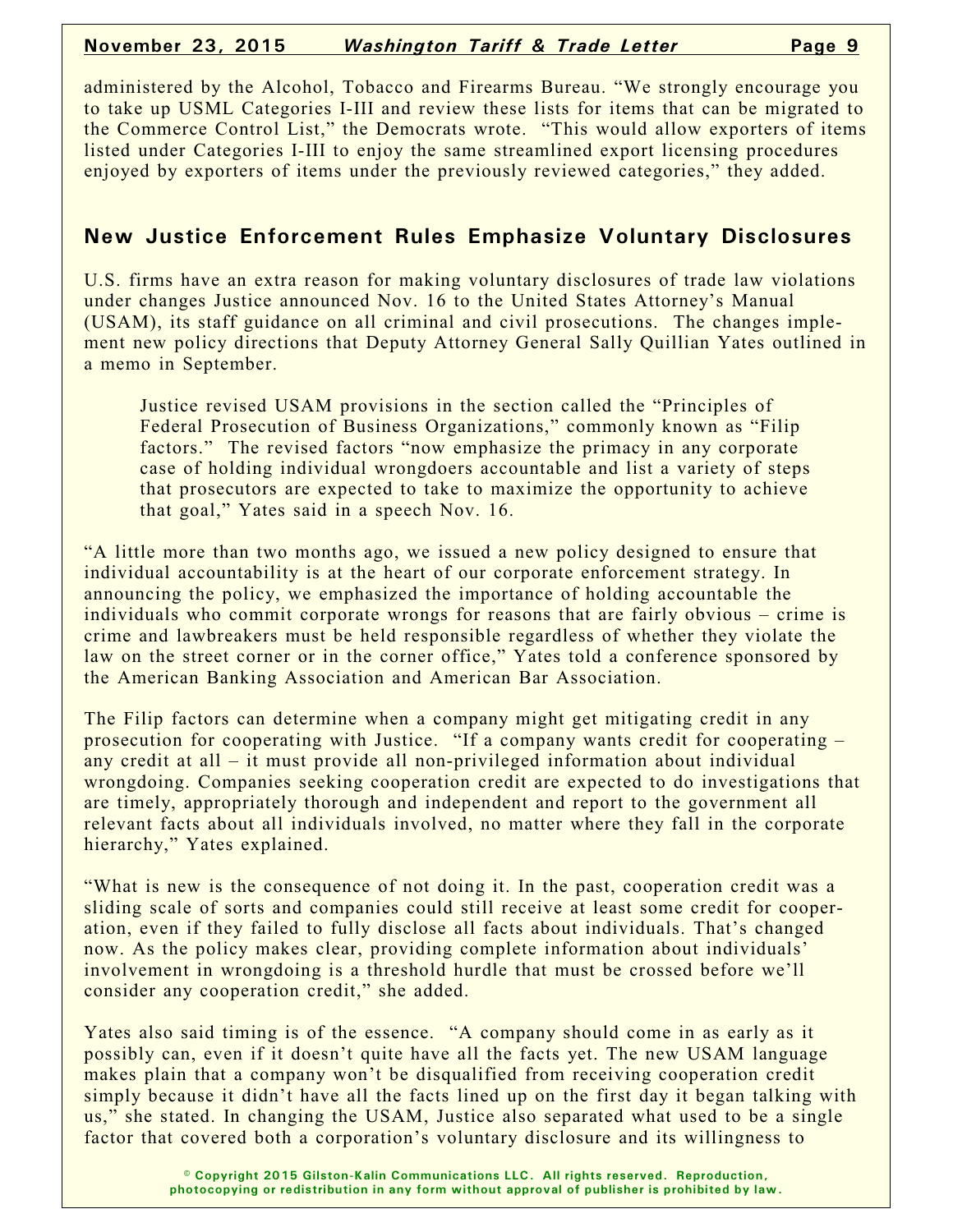cooperate into two separate factors – one focused solely on the company's timely and voluntary disclosure and the second on its cooperation. "We made this change to emphasize that while the concepts of voluntary disclosure and cooperation are related, they are distinct factors to be given separate consideration in charging decisions," Yates noted. "In recognition of the significant value early reporting holds for us, prompt voluntary disclosure by a company will be treated as an independent factor weighing in the company's favor," she added.

USAM Section 9-28.000 now states that "if a corporation wishes to receive credit for such cooperation, which then can be considered with all other cooperative efforts and circumstances in evaluating how fairly to proceed, then the corporation, like any person, must disclose the relevant facts of which it has knowledge."

A company "may be eligible for cooperation credit regardless of whether it chooses to waive privilege or work product protection in the process, if it provides all relevant facts about the individuals who were involved in the misconduct. But if the corporation does not disclose such facts, it will not be entitled to receive any credit for cooperation," the section says.

It also adds two points: "First, the government cannot compel, and the corporation has no obligation to make, such disclosures (although the government can obviously compel the disclosure of certain records and witness testimony through subpoenas). Second, a corporation's failure to provide relevant information about individual misconduct alone does not mean the corporation will be indicted. It simply means that the corporation will not be entitled to mitigating credit for that cooperation."

# **U.S. Loses on Dolphin-Safe Tuna Rules at WTO Again**

The U.S. could face trade retaliation by Mexico for U.S. dolphin-safe tuna labeling requirements despite changes it made to the regulations in July 2013. A World Trade Organization (WTO) Appellate Body Nov. 20 largely sided with Mexico and did not overturn a dispute-settlement panel report that found U.S. dolphin-safe labeling rules are inconsistent with several WTO provisions, including the Agreement on Technical Barriers to Trade (TBT) (see **WTTL**, June 8, page 9).

The appellate body found that "the amended tuna measure modifies the conditions of competition to the detriment of Mexican tuna products in the US market; that such detrimental impact does not stem exclusively from a legitimate regulatory distinction; and, thus, that the amended tuna measure accords less favorable treatment to Mexican tuna products as compared to like tuna products from the United States and other countries and is therefore inconsistent with Article 2.1 of the TBT Agreement."

But it also reversed the panel's finding on Article XX of the GATT 1994. The appellate body found that "the Panel erred in the application of the chapeau of Article XX in its analyses of whether the eligibility criteria, the different certification requirements, and the different tracking and verification requirements, are each applied in a manner that constitutes a means of arbitrary or unjustifiable discrimination between countries where the same conditions prevail," it wrote. In sum, "the Appellate Body concludes that the